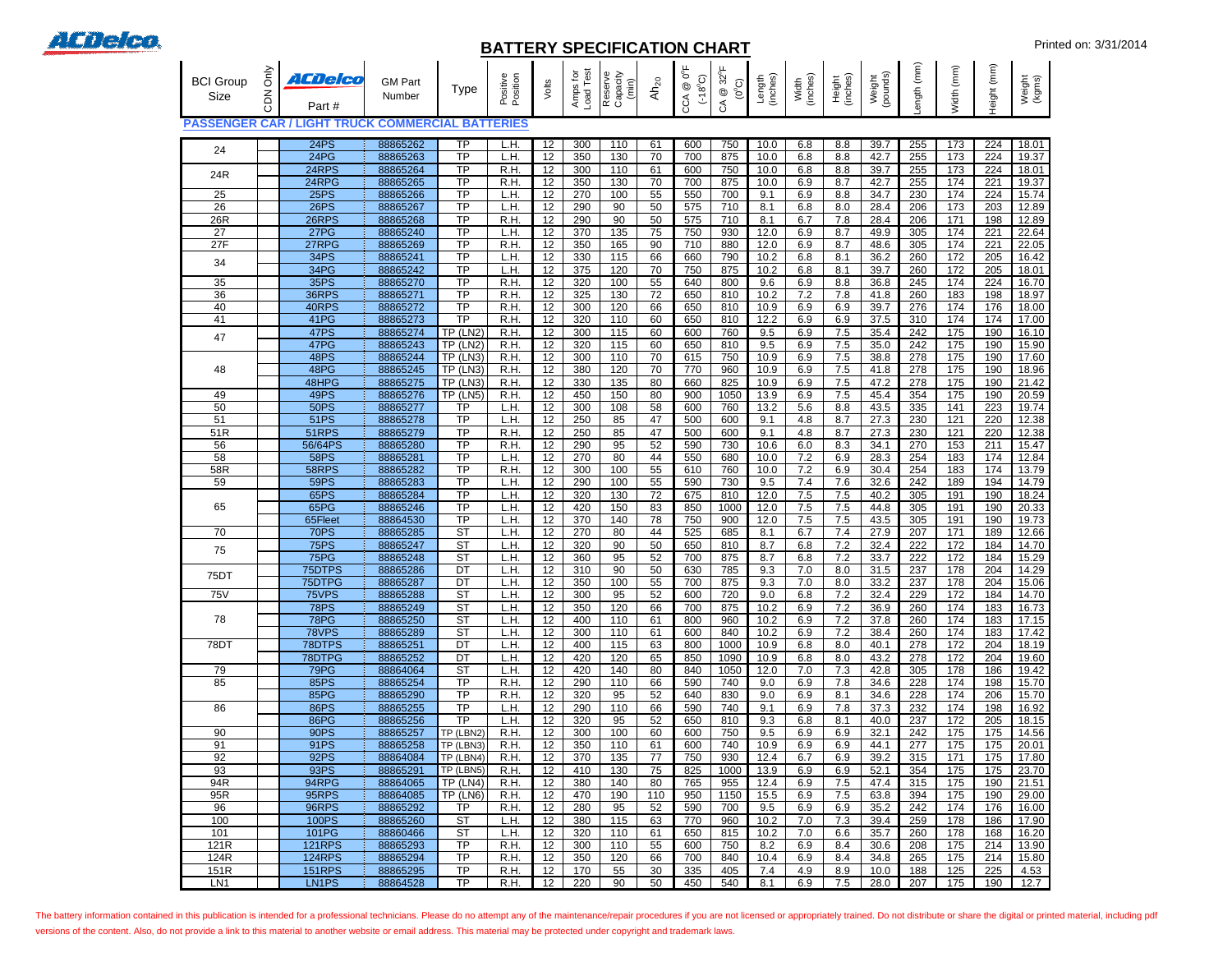

## **BATTERY SPECIFICATION CHART** Printed on: 3/31/2014

|                             |                   |                  |                          |                        |                      |                   | --                    |                              | VAI IVII                    |                                                 | vu m                                                                     |                    |                   |                    |                    |                  |                  |                  |                  |
|-----------------------------|-------------------|------------------|--------------------------|------------------------|----------------------|-------------------|-----------------------|------------------------------|-----------------------------|-------------------------------------------------|--------------------------------------------------------------------------|--------------------|-------------------|--------------------|--------------------|------------------|------------------|------------------|------------------|
| <b>BCI Group</b><br>Size    | ðmy<br><b>NCD</b> | ACDelco<br>Part# | <b>GM Part</b><br>Number | Type                   | Positive<br>Position | Volts             | Load Test<br>Amps for | Reserve<br>Capacity<br>(min) | $\mathsf{Ah}_{\mathsf{20}}$ | $0^{\circ}$ F<br>(3.86)<br>$^\copyright$<br>CCA | $32^{\circ}$ F<br>$\widetilde{C}_o(0)$<br>$^\copyright$<br>$\mathcal{L}$ | Length<br>(inches) | Width<br>(inches) | Height<br>(inches) | Weight<br>(pounds) | (mm) dtpre       | Width (mm)       | Height (mm)      | Weight<br>(kgms) |
| <b>Car and Truck Cont'd</b> |                   |                  |                          |                        |                      |                   |                       |                              |                             |                                                 |                                                                          |                    |                   |                    |                    |                  |                  |                  |                  |
| 24                          |                   | 24P              | 88865296                 | TP                     | L.H                  | 12                | 260                   | 70                           | 39                          | 525                                             | 656                                                                      | 10.2               | 6.8               | 8.9                | 36.64              | 260              | 173              | 225              | 16.62            |
| 24R                         |                   | 24RP             | 88865297                 | TP                     | R.H                  | 12                | 260                   | 70                           | 39                          | 525                                             | 656                                                                      | 10.2               | 6.8               | 8.9                | 36.64              | 260              | 173              | 225              | 16.62            |
| 25                          |                   | 25P              | 88865298                 | <b>TP</b>              | L.H                  | 12                | 230                   | 100                          | 55                          | 460                                             | 575                                                                      | 9.1                | 6.8               | 8.9                | 36.43              | 230              | 173              | 225              | 16.52            |
|                             |                   |                  |                          | $\overline{\text{TP}}$ |                      |                   |                       |                              |                             |                                                 |                                                                          |                    |                   |                    |                    |                  |                  |                  |                  |
| $\overline{26}$             |                   | 26P              | 88865299                 |                        | L.H.                 | 12                | 200                   | 75                           | 41                          | 405                                             | 506                                                                      | 8.2                | 6.8               | 7.8                | 26.40              | 208              | 173              | 197              | 11.98            |
| 26R                         |                   | 26RP             | 88865300                 | ΤP                     | R.H                  | 12                | 220                   | 85                           | 47                          | 450                                             | 563                                                                      | 8.2                | 6.8               | 7.8                | 28.20              | 208              | 173              | 197              | 12.79            |
| 34                          |                   | 34P              | 88865301                 | TP                     | L.H                  | 12                | 270                   | 90                           | 50                          | 540                                             | 675                                                                      | 10.2               | 6.8               | 7.9                | 34.11              | 260              | 173              | 200              | 15.47            |
| 35                          |                   | 35P              | 88865302                 | <b>TP</b>              | R.H                  | 12                | 250                   | 80                           | 44                          | 500                                             | 625                                                                      | 9.1                | 6.9               | 8.9                | 34.22              | 230              | 175              | 225              | 15.52            |
| 42                          |                   | 42P              | 88865303                 | <b>TP</b>              | R.H                  | 12                | 250                   | 75                           | 41                          | 500                                             | 625                                                                      | 9.5                | 6.9               | 6.9                | 28.31              | 242              | 175              | 175              | 12.84            |
| $\overline{51}$             |                   | 51P              | 88865304                 | <b>TP</b>              | L.H                  | 12                | 210                   | 75                           | 41                          | 425                                             | 530                                                                      | 9.4                | 5.1               | 8.8                | 26.80              | 238              | 129              | 223              | 12.16            |
| 51R                         |                   | 51RP             | 88865305                 | <b>TP</b>              | R.H                  | 12                | 210                   | 75                           | 41                          | 425                                             | 530                                                                      | 9.4                | 5.1               | 8.8                | 26.80              | 238              | 129              | 223              | 12.16            |
| 58                          |                   | 58P              | 88865306                 | <b>TP</b>              | L.H.                 | 12                | 250                   | 60                           | 33                          | 500                                             | 625                                                                      | 10.0               | 7.2               | 7.0                | 27.30              | 255              | 183              | 177              | 12.38            |
| 58R                         |                   | <b>58RP</b>      | 88865307                 | <b>TP</b>              | R.H                  | 12                | 230                   | 85                           | 47                          | 460                                             | 575                                                                      | 10.0               | 7.2               | 7.0                | 29.41              | 255              | 183              | 177              | 13.34            |
| 65                          |                   | 65P              | 88865308                 | $\overline{\text{TP}}$ | L.H.                 | 12                | 320                   | 80                           | 44                          | 650                                             | 813                                                                      | 12.0               | 7.6               | 7.6                | 34.60              | 306              | 192              | 192              | 15.69            |
| $\overline{70}$             |                   | 70P              | 88865309                 | $\overline{\text{ST}}$ | L.H.                 | 12                | 210                   | 85                           | 47                          | 470                                             | 590                                                                      | 8.2                | 7.1               | 7.3                | 28.20              | 208              | 180              | 186              | 12.79            |
| 70D <sub>1</sub>            |                   | 70DTP            | 88865310                 | $\overline{DT}$        | L.H                  | 12                | 190                   | 62                           | 34                          | 375                                             | 469                                                                      | 8.2                | 7.1               | 7.8                | 25.81              | 208              | 180              | 197              | 11.70            |
| 75                          |                   | 75P              | 88865311                 | $\overline{\text{ST}}$ | L.H.                 | 12                | 270                   | 65                           | 36                          | 550                                             | 685                                                                      | 8.7                | 7.1               | 7.3                | 29.11              | $\overline{222}$ | 172              | 184              | 13.20            |
| 78                          |                   | <b>78P</b>       | 88865312                 | ST                     | L.H.                 | 12                | 270                   | 90                           | 50                          | 550                                             | 688                                                                      | 10.2               | 7.1               | 7.3                | 35.50              | 260              | 180              | 186              | 16.10            |
| 78D <sub>1</sub>            |                   | 78DTP            | 88865313                 | DT                     | L.H.                 | 12                | 270                   | 100                          | 55                          | 550                                             | 688                                                                      | 10.2               | 7.1               | 7.9                | 35.71              | 260              | 180              | 200              | 16.19            |
| 85                          |                   | 85P              | 88865314                 | $\overline{TP}$        | R.H                  | 12                | 260                   | 90                           | 50                          | 530                                             | 656                                                                      | 9.1                | 6.8               | 8.0                | 32.41              | 230              | 173              | 203              | 14.70            |
| 86                          |                   | 86P              | 88865315                 | <b>TP</b>              | L.H                  | $\overline{12}$   | 210                   | 90                           | 50                          | 525                                             | 650                                                                      | 8.7                | 6.8               | 7.8                | 31.11              | 222              | 173              | 198              | 14.11            |
| 96R                         |                   | <b>96RP</b>      | 88865316                 | <b>TP</b>              | R.H                  | 12                | 270                   | $\overline{95}$              | 52                          | 550                                             | 688                                                                      | 9.5                | 6.9               | 6.9                | 34.00              | 242              | 175              | 175              | 15.42            |
|                             |                   |                  |                          |                        |                      |                   |                       |                              |                             |                                                 |                                                                          |                    |                   |                    |                    |                  |                  |                  |                  |
| <b>Advantage Series</b>     |                   |                  |                          |                        |                      |                   |                       |                              |                             |                                                 |                                                                          |                    |                   |                    |                    |                  |                  |                  |                  |
| 24                          |                   | 24A              | 88863812                 | TP                     | L.H                  | 12                | 300                   | 113                          | 62                          | 600                                             | 720                                                                      | 10.1               | 6.8               | 8.7                | 35.5               | 257              | 172              | 220              | 16.1             |
|                             |                   | 24FA             | 88863813                 | TP                     | R.H                  | 12                | 300                   | 113                          | 62                          | 600                                             | 720                                                                      | 10.5               | 6.8               | 8.7                | 35.7               | 266              | 172              | 220              | 16.2             |
| $\overline{25}$             |                   | 25A              | 88863814                 | <b>TP</b>              | L.H                  | 12                | 270                   | 100                          | 55                          | 550                                             | 660                                                                      | 9.1                | 6.8               | 8.7                | 32.7               | 230              | $\frac{1}{172}$  | 220              | 14.8             |
| 26                          |                   | 26A              | 88863815                 | <b>TP</b>              | L.H                  | 12                | 270                   | 85                           | 47                          | 550                                             | 660                                                                      | 8.2                | 6.8               | 7.9                | 31.5               | 208              | 173              | 201              | 14.3             |
|                             |                   | 26RA             | 88863816                 | <b>TP</b>              | R.H                  | 12                | 270                   | 85                           | 47                          | 550                                             | 660                                                                      | 8.2                | 6.8               | 7.9                | 31.5               | 208              | 173              | 201              | 14.3             |
| $\overline{27}$             |                   | 27A              | 88863817                 | $\overline{\text{TP}}$ | L.H                  | 12                | 310                   | 130                          | 70                          | 630                                             | 770                                                                      | 11.7               | 6.8               | 8.7                | 41.2               | 296              | 172              | 220              | 18.7             |
| 27R                         |                   | 27RA             | 88863818                 | TP                     | R.H                  | 12                | 330                   | 140                          | 80                          | 670                                             | 800                                                                      | 11.7               | 6.8               | 8.7                | 43.6               | 296              | 172              | 220              | 19.8             |
| 34                          |                   | 34A              | 88863819                 | <b>TP</b>              | L.H                  | $\overline{12}$   | 330                   | 100                          | 55                          | 685                                             | 820                                                                      | 10.2               | 6.8               | 8.0                | 35.2               | 260              | 172              | 204              | 16.0             |
| $\overline{35}$             |                   | 35A              | 88863820                 | <b>TP</b>              | R.H                  | 12                | 250                   | 88                           | 48                          | 500                                             | 600                                                                      | 9.1                | 6.8               | 8.7                | 31.1               | 230              | 173              | $\overline{222}$ | 14.1             |
|                             | Y                 | 35AC             | 88863821                 | TP                     | R.H                  | 12                | 250                   | 85                           | 47                          | 540                                             | 650                                                                      | 9.1                | 6.8               | 8.7                | 31.9               | 230              | 173              | 222              | 14.5             |
| 41                          |                   | 41A              | 88863822                 | <b>TP</b>              | R.H                  | $\overline{12}$   | 330                   | 110                          | 65                          | 685                                             | 855                                                                      | 10.9               | 6.9               | 6.9                | 36.7               | 277              | 174              | 176              | 16.6             |
| 42                          |                   | 42A              | 88863823                 | TP                     | R.H                  | 12                | 220                   | 70                           | 39                          | 460                                             | 575                                                                      | 9.5                | 6.9               | 6.9                | 30.1               | $\overline{242}$ | $\overline{174}$ | $\frac{175}{2}$  | 13.7             |
| 47                          |                   | 47A              | 88863824                 | TP                     | R.H                  | 12                | 300                   | 85                           | 62                          |                                                 | 785                                                                      | 9.5                | 6.9               |                    | 34.2               | 242              | 174              | 191              | 15.5             |
| 48                          |                   | 48A              | 88863825                 | <b>TP</b>              | $\overline{R.H}$     | 12                | 340                   | 140                          | 80                          | 630<br>680                                      | 810                                                                      | 10.9               | 6.9               | 7.5<br>7.5         | 39.0               | 277              | 174              | 190              | 17.7             |
| 49                          |                   |                  | 88863826                 | TP                     | R.H                  | 12 <sup>2</sup>   | 410                   | 130                          | 70                          | 825                                             | 990                                                                      | 13.9               | 6.9               | 7.5                | 47.7               | 354              | 174              | 191              | 21.6             |
| 51                          |                   | 49A<br>51A       |                          | <b>TP</b>              |                      | 12                |                       |                              |                             | 460                                             |                                                                          | 9.2                |                   | 8.7                |                    | 234              |                  |                  |                  |
|                             |                   |                  | 88863827                 |                        | L.H.                 |                   | 220                   | 75                           | 41                          |                                                 | 575                                                                      |                    | 5.4               |                    | 30.2               |                  | 136              | 220              | 13.7             |
|                             |                   | <b>51RA</b>      | 88863828                 | <b>TP</b>              | R.H                  | 12                | 220                   | 75                           | 41                          | 460                                             | 575                                                                      | 9.2                | 5.4               | 8.7                | 30.2               | 234              | 136              | 220              | 13.7             |
| 58                          |                   | 58A              | 88863829                 | <b>TP</b>              | L.H.                 | 12                | 270                   | 80                           | 44                          | 560                                             | 700                                                                      | 10.0               | 7.2               | 7.0                | 30.0               | 254              | 182              | 177              | 13.6             |
|                             |                   | <b>58RA</b>      | 88863830                 | TP                     | R.H                  | 12                | 270                   | 80                           | 44                          | 560                                             | 700                                                                      | 10.0               | 7.2               | 7.0                | 30.5               | 254              | 182              | 177              | 13.8             |
| 65                          |                   | 65A              | 88863831                 | <b>TP</b>              | L.H.                 | 12                | 370                   | 120                          | 66                          | 750                                             | 900                                                                      | 11.6               | 7.4               | 7.6                | 39.8               | 294              | 187              | 192              | 18.1             |
| 70                          |                   | 70A              | 88863832                 | $\overline{\text{ST}}$ | L.H.                 | 12                | 250                   | 80                           | 44                          | 525                                             | 650                                                                      | 8.2                | 7.0               | 7.1                | 29.0               | 208              | 179              | 181              | 13.2             |
| 75                          |                   | <b>75A</b>       | 88863833                 | <b>ST</b>              | L.H.                 | 12                | 340                   | 90                           | 50                          | 630                                             | 750                                                                      | 9.1                | 7.0               | 7.1                | 31.0               | 230              | 179              | 181              | 14.1             |
| 78                          |                   | <b>78A</b>       | 88863834                 | ST                     | L.H.                 | $12 \overline{ }$ | 330                   | 110                          | 61                          | 670                                             | 800                                                                      | 10.2               | 7.0               | 7.1                | 34.6               | 260              | 179              | 181              | 15.7             |
| 90                          |                   | 90A              | 88863835                 | <b>TP</b>              | R.H                  | 12                | 290                   | 100                          | 60                          | 590                                             | 710                                                                      | 10.9               | 6.9               | 6.9                | 31.1               | 242              | 174              | 175              | 14.1             |
| 91                          |                   | 91A              | 88863836                 | TP                     | R.H                  | 12                | 350                   | 90                           | 50                          | 725                                             | 905                                                                      | 10.9               | 6.9               | 6.9                | 38.0               | 277              | 174              | 176              | 17.3             |
| 94R                         |                   | <b>94RA</b>      | 88864071                 | TP                     | R.H                  | 12                | 370                   | 145                          | 75                          | 740                                             | 890                                                                      | 12.4               | 6.9               | 7.5                | 42.3               | 315              | 174              | 190              | 19.2             |
| 121R                        |                   | <b>121RA</b>     | 88863837                 | <b>TP</b>              | R.H                  | 12                | 270                   | 90                           | 50                          | 550                                             | 660                                                                      | 7.6                | 6.8               | 8.7                | 29.2               | 194              | 172              | 220              | 13.3             |
| <b>124R</b>                 |                   | <b>124RA</b>     | 88863838                 | <b>TP</b>              | R.H                  | 12                | 310                   | 130                          | 70                          | 630                                             | 750                                                                      | 9.9                | 6.8               | 8.6                | 37.7               | 251              | 172              | 219              | 17.1             |
| <b>70DT</b>                 |                   | 26/70A           | 88863839                 | <b>DT</b>              | L.H.                 | 12                | 270                   | 100                          | 55                          | 550                                             | 660                                                                      | 8.2                | 7.0               | 7.9                | 29.8               | 208              | 179              | 201              | 13.5             |
| <b>78DT</b>                 |                   | 34/78A           | 88863840                 | DT                     | L.H.                 | 12                | 355                   | 115                          | 63                          | 735                                             | 885                                                                      | 10.2               | 7.0               | 7.9                | 38.7               | 260              | 179              | 201              | 17.5             |
| <b>B24R</b>                 |                   | ACDB24R          | 88864058                 | <b>TP</b>              | L.H.                 | 12                | 160                   | 70                           | 45                          | 325                                             | 390                                                                      | 9.2                | 4.8               | 8.8                | 37.9               | 233              | 123              | 224              | 17.2             |
| <b>DRAFFOOIALLAL</b>        |                   | <b>DATTEDIES</b> |                          |                        |                      |                   |                       |                              |                             |                                                 |                                                                          |                    |                   |                    |                    |                  |                  |                  |                  |

**PROFESSIONAL AGM BATTERIES**

| LN'  | LN1AGM            | 88865429 |     | R.H  | 280 | 80  | 50 | 560 | 670        | 8.        | 6.9                            | $\ddot{\phantom{a}}$ | 29.  | 207 | 75              | 190 | 13.2 |
|------|-------------------|----------|-----|------|-----|-----|----|-----|------------|-----------|--------------------------------|----------------------|------|-----|-----------------|-----|------|
| 12BS | AUX12             | 88864603 | ∟UG | Н    | 80  | 1つ  | 10 | 155 | 185        | 5.9       | ⌒<br>3.5                       |                      | 9.3  | 150 | 88              | 130 | 4.2  |
| 47   | EVLN <sub>2</sub> | 88864595 | тn  | R.H  | 310 | 100 | 60 | 630 | 75C        | 9.5       | 6.9                            | ں.                   |      | 242 | 75              | 190 | 17.9 |
|      | 47AGM             | 88864083 | тp  | R.H  | 310 | 100 | 60 | 630 | 750        | QF<br>J.J | 6.9                            | ں.                   | 39.  | 242 | 75              | 190 | 17.9 |
| 48   | 48AGM             | 88864541 | тo  | R.H  | 360 | 120 | 70 | 760 | 88C        | 10.9      | 6.9                            | ں.                   | 45.6 | 278 | 75              | 190 | 20.7 |
| 94R  | 94RAGM            | 88864542 |     | R.H  | 120 | 140 | 80 | 850 | 1020       | $-2.4$    | 6.9                            | ں.                   | - 51 |     | 75              | 190 | 23.4 |
| 49   | 49AGM             | 88864539 |     | R.H. | 45C | 160 | 95 | 900 | 1080       | 13.9      | 6.9                            | ں.                   | 58.6 | 354 | 75              | 190 | 26.6 |
| 34   | 34AGM             | 88864538 | тn  | Н    | 37C | 15  | 60 | 740 | 890        |           |                                | ں.                   | 355  | 257 | 74              | 191 | 16.1 |
| 65   | 65AGM             | 88864540 |     | --   | 370 | 120 | 70 | 750 | 90C        |           | ່າ<br>$\overline{\phantom{a}}$ |                      | 355  | 283 | 183             | 189 | 16.1 |
| 70   | 78AGM             | 88863999 | ∼⊤  |      | 270 | 1 E | 60 | 740 | <b>ROC</b> |           | : R                            |                      | 27   | 257 | $\overline{70}$ | 184 | 170  |

The battery information contained in this publication is intended for a professional technicians. Please do no attempt any of the maintenance/repair procedures if you are not licensed or appropriately trained. Do not distr versions of the content. Also, do not provide a link to this material to another website or email address. This material may be protected under copyright and trademark laws.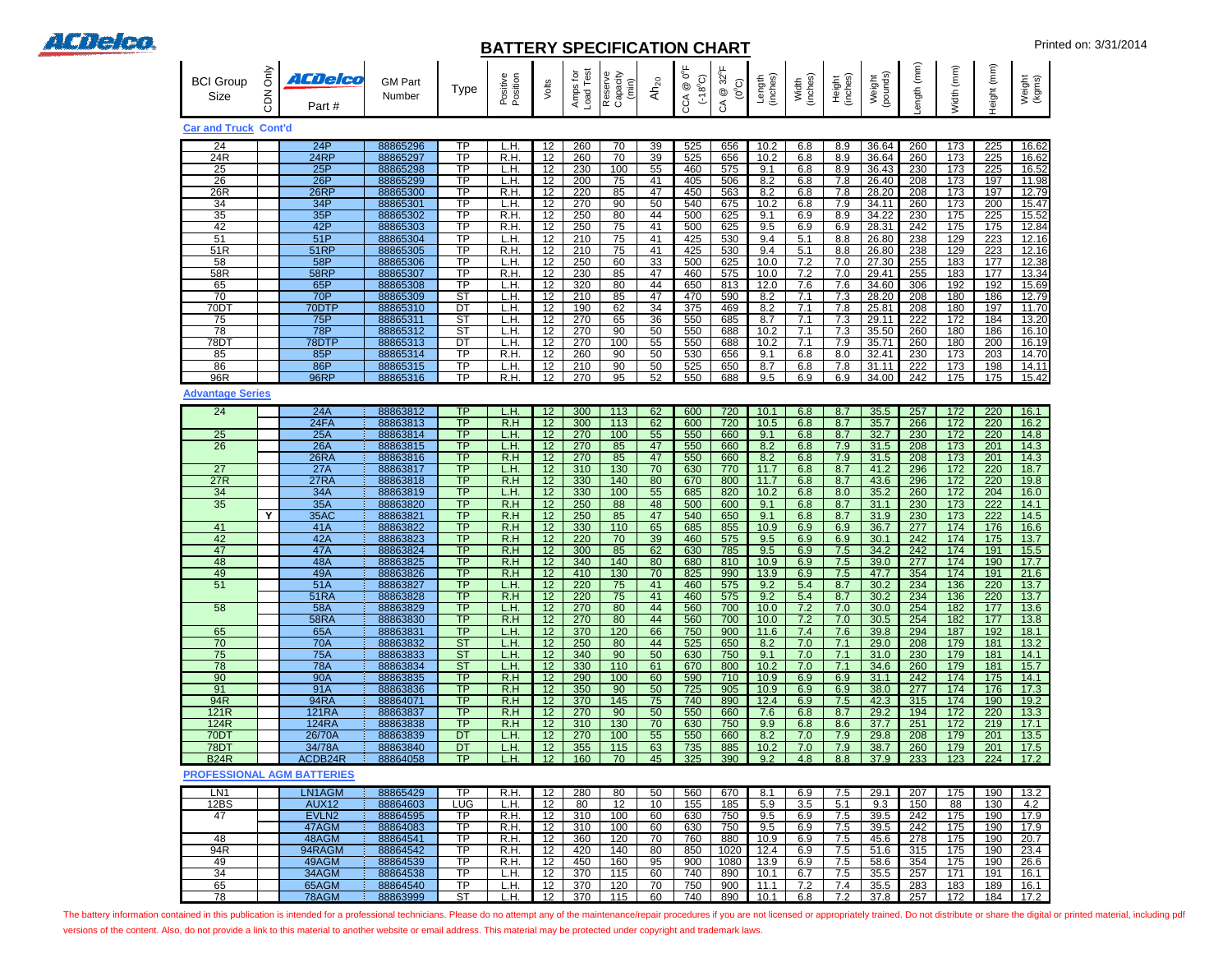

## **BATTERY SPECIFICATION CHART EXECUTE:** Printed on: 3/31/2014

| <b>BCI Group</b><br><b>Size</b><br><b>HEAVY DUTY</b> | <b>Only</b><br><b>NOC</b> | ACDelco<br>Part #<br><b>COMMERCIAL BATTERIES (12 VOLT)</b> | <b>GM Part</b><br>Number | Type                                             | - - -<br>Position<br>Positive | Volts           | Amps for<br>Load Test | Reserve<br>Capacity<br>(min) | Ah <sub>20</sub> | €°<br>(386)<br>$^{\circledR}$<br>CCA | $32^{\circ}$ F<br>$(0^{\circ}C)$<br>CA @ | (inches)<br>Length | Width<br>(inches) | Height<br>(inches) | (pounds)<br>Weight | ength (mm)  | (mm)<br>Width    | Height (mm) | Weight<br>(kgms) |
|------------------------------------------------------|---------------------------|------------------------------------------------------------|--------------------------|--------------------------------------------------|-------------------------------|-----------------|-----------------------|------------------------------|------------------|--------------------------------------|------------------------------------------|--------------------|-------------------|--------------------|--------------------|-------------|------------------|-------------|------------------|
|                                                      |                           |                                                            |                          |                                                  |                               |                 |                       |                              |                  |                                      |                                          |                    |                   |                    |                    |             |                  |             |                  |
| 4D                                                   |                           | 759<br>4DHDWNT                                             | 01983981<br>88865062     | ТP<br>TP/WN                                      | End<br>End                    | 12<br>12        | 470<br>300            | 250<br>250                   | 135<br>160       | 950<br>600                           | 1150<br>720                              | 19.5<br>20.7       | 8.2<br>8.3        | 9.6<br>10.7        | 101.1<br>103.9     | 495<br>526  | 209<br>211       | 244<br>271  | 45.9<br>47.1     |
|                                                      | Y                         | 4DHDA                                                      | 88865155                 | <b>TP</b>                                        | End                           | 12              | 520                   | 290                          | 160              | 1050                                 | 1225                                     | 20.8               | 8.5               | 10.2               | 101.1              | 528         | 216              | 258         | 45.9             |
| 8D                                                   |                           | 8DHD                                                       | 88864519                 | $\overline{TP}$                                  | End                           | 12              | 580                   | 380                          | 209              | 1155                                 | 1444                                     | 20.7               | 10.9              | 9.6                | 122.3              | 525         | 278              | 244         | 55.5             |
|                                                      |                           | 8DHDT                                                      | 88865063                 | $\overline{\text{TS}}$                           | End                           | 12              | 580                   | 400                          | 220              | 1155                                 | 1444                                     | 19.9               | 10.9              | 10.4               | 129.9              | 506         | $\overline{277}$ | 264         | 58.9             |
|                                                      |                           | 771A                                                       | 01981807                 | 3/8 stud w/Bus                                   |                               | 12              | 700                   | 440                          | 242              | 1400                                 | 1750                                     | 22.2               | 11.0              | 9.9                | 127.8              | 564         | 279              | 252         | 58.0             |
|                                                      |                           | 8D1400                                                     | 88863847                 | $\overline{\text{TP}}$                           | End                           | 12              | 700                   | 450                          |                  | 1400                                 | 1750                                     | 20.7               | 10.9              | 9.6                | 132.0              | 525         | 278              | 244         | 59.9             |
|                                                      |                           | 8DSMF                                                      | 89021513                 | $\overline{TP}$                                  | End                           | 12              | 575                   | 385                          | 212              | 1200                                 | 1500                                     | 20.7               | 10.9              | 9.7                | 120.6              | 527         | 277              | 246         | 54.8             |
| 22NF                                                 |                           | 351                                                        | 01980091                 | TP                                               | R.H                           | 12              | 175                   | 70                           | 39               | 350                                  | 440                                      | 9.4                | 5.5               | 8.8                | 26.9               | 239         | 140              | 224         | 12.2             |
| 30H                                                  |                           | 775A                                                       | 01980511                 | $\overline{\text{TP}}$                           | L.H.                          | 12              | 270                   | 125                          | 69               | 550                                  | 695                                      | 13.0               | 6.7               | 9.5                | 46.7               | 330         | 171              | 241         | 21.2             |
| 31T                                                  |                           | 1110                                                       | 01980498                 | $\overline{\textsf{TS}}$                         | C/L                           | 12              | 380                   | 180                          | 99               | 750                                  | 930                                      | 13.0               | 6.8               | 9.3                | 58.7               | 330         | 172              | 237         | 26.6             |
|                                                      |                           | 1150<br>31-900C                                            | 01980529<br>01982525     | $\overline{\text{TS}}$<br>$\overline{\text{TS}}$ | C/I<br>C/L                    | 12<br>12        | 310<br>470            | 180<br>195                   | 99<br>105        | 700<br>950                           | 875<br>1185                              | 13.0<br>13.0       | 6.8<br>6.8        | 9.3<br>9.4         | 58.7<br>61.4       | 330<br>330  | 172<br>172       | 237<br>238  | 26.6<br>27.9     |
|                                                      |                           | 31-1000                                                    | 88864073                 | <b>TS</b>                                        | C/I                           | 12              | 500                   | 195                          |                  | 1000                                 | 1200                                     | 13.0               | 6.9               | 9.4                | 61.5               | 330         | 174              | 240         | 27.9             |
|                                                      |                           | S2000                                                      | 01981913                 | $\overline{\text{TS}}$                           | C/I                           | 12              | 330                   | 160                          |                  | 660                                  | 825                                      | 13.0               | 6.8               | 9.4                | 53.9               | 330         | 172              | 238         | 24.5             |
|                                                      |                           | 31TSFLEET                                                  | 88863900                 | $\overline{\text{TS}}$                           | C/I                           | 12              | 350                   | 190                          | $\frac{105}{2}$  | 700                                  | 875                                      | 13.0               | 6.8               | 9.3                | 61.0               | 330         | 172              | 237         | 27.7             |
|                                                      |                           | 31AGMCRT                                                   | 88864535                 | $\overline{\text{TS}}$                           | C/L                           | 12              | 460                   | 190                          | 100              | 925                                  | 1140                                     | 13.0               | 6.6               | 9.4                | 72.5               | 330         | 168              | 239         | 32.9             |
|                                                      |                           | 31AGMCRAT                                                  | 88864534                 | <b>TPM</b>                                       | L.H.                          | 12              | 460                   | 190                          | 100              | 925                                  | 1140                                     | 13.0               | 6.6               | 9.4                | 72.0               | 330         | 168              | 239         | 32.7             |
|                                                      |                           | 31AGMDCT                                                   | 88864537                 | $\overline{\text{TS}}$                           | C/I                           | 12              | 350                   | 200                          | 100              | 700                                  | 875                                      | 13.0               | 6.6               | 9.4                | 71.6               | 330         | 168              | 239         | 32.5             |
|                                                      |                           | 31AGMDCAT                                                  | 88864536                 | <b>TPM</b>                                       | L.H.                          | 12              | 350                   | 200                          | 100              | 700                                  | 875                                      | 13.0               | 6.6               | 9.4                | 70.3               | 330         | 168              | 239         | 31.9             |
| 31A                                                  |                           | 1111                                                       | 01981046                 | <b>TP</b>                                        | C/L                           | 12              | 380                   | 180                          | 99               | 750                                  | 930                                      | 13.0               | 6.8               | 9.4                | 58.7               | 330         | 172              | 238         | 26.6             |
|                                                      |                           | 115'                                                       | 01980819                 | $\overline{TP}$                                  | C/L                           | 12              | 310                   | 180                          | 99               | 700                                  | 875                                      | 13.0               | 6.8               | 9.3                | 58.7               | 330         | 172              | 237         | 26.6             |
|                                                      |                           | 31-901CT                                                   | 01982526                 | $\overline{TP}$                                  | C/I                           | 12              | 470                   | 195                          | 105              | 950                                  | 1185                                     | 13.0               | 6.8               | 9.4                | 61.4               | 330         | 172              | 238         | 27.9             |
|                                                      |                           | 31APFLEET                                                  | 88863901                 | ТP                                               | C/I                           | 12              | 350                   | 190                          | 105              | 700                                  | 875                                      | 13.0               | 6.8               | 9.3                | 61.0               | 330         | 172              | 237         | 27.7             |
| 53                                                   |                           | 557A                                                       | 01980705                 | $\overline{TP}$                                  | L.H.                          | 12              | 140                   | 62                           | 34               | 290                                  | 360                                      | 13.0               | 4.8               | 8.2                | 32.6               | 330         | 121              | 208         | 14.8             |
|                                                      |                           | <b>HEAVY DUTY COMMERCIAL BATTERIES - ADVANTAGE</b>         |                          |                                                  |                               |                 |                       |                              |                  |                                      |                                          |                    |                   |                    |                    |             |                  |             |                  |
| -4D                                                  |                           | 4DA                                                        | 88863841                 | TP                                               | End                           | 12              | 520                   | 335                          | 150              | 1050                                 | 1300                                     | 20.79              | 8.43              | 9.72               | 99.7               | 528         | 214              | 247         | 45.3             |
| 8D                                                   |                           | 8DA                                                        | 88863842                 | TP                                               | End                           | 12              | 600                   | 420                          | 200              | 1210                                 | 1500                                     | 20.75              | 10.91             | 9.69               | 115.8              | 527         | 277              | 246         | 52.5             |
| 31T                                                  |                           | ACD31TS                                                    | 88900673                 | TS                                               | L.H.                          | 12              | 470                   | 180                          | 99               | 950                                  | 1185                                     | 13.0               | 6.73              | 9.53               | 54.2               | 330         | 171              | 242         | 24.6             |
|                                                      |                           | ACD1109C                                                   | 88900675                 | $\overline{\text{TS}}$                           | L.H.                          | 12              | 370                   | 170                          | 94               | 735                                  | 915                                      | 13.0               | 6.73              | 9.53               | 50.3               | 330         | 171              | 242         | 22.8             |
| 31A                                                  |                           | ACD31TP                                                    | 88900674                 | TP                                               | L.H.                          | 12              | 470                   | 180                          | 99               | 950                                  | 1185                                     | 13.0               | 6.73              | 9.53               | 54.0               | 330         | 171              | 242         | 24.5             |
|                                                      |                           | HEAVY DUTY DEEP CYCLE COMMERCIAL, MUNICIPAL & RV           |                          |                                                  |                               |                 |                       |                              |                  |                                      |                                          |                    |                   |                    |                    |             |                  |             |                  |
| 24                                                   |                           | DC24                                                       | 01983577                 | TPM                                              | LН.                           | 12              | 250                   | 125                          | 69               | 500                                  | $\blacksquare$                           | 10.9               | 6.8               | 8.8                | 46.1               | 277         | 173              | 224         | 20.9             |
| $\overline{27}$                                      |                           | <b>DC27</b>                                                | 01983578                 | TPM                                              | L.H.                          | 12              | 290                   | 160                          | 88               | 580                                  | $\sim$                                   | 12.1               | 6.8               | 8.8                | 51.1               | 307         | 173              | 224         | 23.2             |
| 31T                                                  |                           | <b>DC31</b>                                                | 01982693                 | TS                                               | C/L                           | $\overline{12}$ | 310                   | 190                          | 105              | 700                                  | $\sim$                                   | 13.0               | 6.8               | 9.4                | 61.8               | 330         | 173              | 239         | 28.0             |
| 27                                                   |                           | ACD27DC                                                    | 88900686                 | TP                                               | L.H.                          | 12 <sup>°</sup> | 355                   | 160                          | 88               | 735                                  | 915                                      | 11.9               | 6.8               | 8.7                | 44.4               | 302         | 172              | 220         | 20.1             |
|                                                      |                           | <b>PASSENGER CAR LIGHT COMMERCIAL BATTERIES (6 VOLT)</b>   |                          |                                                  |                               |                 |                       |                              |                  |                                      |                                          |                    |                   |                    |                    |             |                  |             |                  |
|                                                      |                           | 1HD6V                                                      | 88864521                 | TP                                               | Diagonal                      | 6               | 320                   | 130                          | 72               | 640                                  | 800                                      | 9.0                | 6.9               | 8.6                | 31.0               | 229         | 174              | 219         | 14.1             |
| 2                                                    |                           | 417A                                                       | 01980782                 | <b>TP</b>                                        | Diagonal                      | 6               | 390                   | 200                          | 110              | 780                                  | 930                                      | 10.2               | 6.7               | 9.3                | 36.5               | 260         | 170              | 235         | 16.6             |
|                                                      |                           | <b>HEAVY DUTY COMMERCIAL BATTERIES (6 VOLT)</b>            |                          |                                                  |                               |                 |                       |                              |                  |                                      |                                          |                    |                   |                    |                    |             |                  |             |                  |
|                                                      |                           |                                                            |                          |                                                  |                               |                 |                       |                              |                  |                                      |                                          |                    |                   |                    |                    |             |                  |             |                  |
| 4<br>4                                               |                           | 4HD6V<br>4A                                                | 88864522<br>88863843     | TP<br>TP                                         | Diagonal<br><b>Diagonal</b>   | 6<br>6          | 450<br>480            | 295<br>280                   | 162<br>154       | 900<br>950                           | 1190<br>1250                             | 12.6<br>12.8       | 7.0<br>6.9        | 9.3<br>9.1         | 50.1<br>47.2       | 321<br>-324 | 177<br>176       | 235<br>232  | 22.7<br>21.4     |
|                                                      |                           |                                                            |                          |                                                  |                               |                 |                       |                              |                  |                                      |                                          |                    |                   |                    |                    |             |                  |             |                  |
|                                                      |                           | <b>SPECIAL TRACTOR BATTERIES (6 VOLT, 12 VOLT)</b>         |                          |                                                  |                               |                 |                       |                              |                  |                                      |                                          |                    |                   |                    |                    |             |                  |             |                  |
| 3EH                                                  |                           | FD <sub>2</sub>                                            | 01980136                 | TP                                               | C/L                           | -6              | 425                   | 250                          | 138              | 925                                  | 1095                                     | 19.3               | 4.3               | 10.0               | 47.6               | 489         | 108              | 254         | 21.6             |
| 3EE                                                  |                           | 461A                                                       | 01980701                 | TP                                               | $ -$                          | 12              | 180                   | 95                           | 50               | 400                                  | 485                                      | 19.3               | 4.3               | 8.8                | 42.1               | 489         | 108              | 223         | 19.1             |
| 3ET                                                  |                           | 361A                                                       | 01980707                 | TP                                               | $\sim$ $\sim$                 | 12              | 220                   | 120                          | 66               | 500                                  | 625                                      | 19.3               | 4.3               | 9.8                | 48.0               | 489         | 108              | 248         | 21.8             |
| 4DLT                                                 |                           | 4DLTHD                                                     | 88864520                 | <b>TP</b>                                        | End                           | 12              | 430                   | 235                          | $\overline{135}$ | 860                                  | 1050                                     | 20.0               | 8.1               | 8.1                | 88.2               | 507         | 207              | 206         | 40.0             |
|                                                      |                           | <b>GENERAL UTILITY BATTERIES (12 VOLT)</b>                 |                          |                                                  |                               |                 |                       |                              |                  |                                      |                                          |                    |                   |                    |                    |             |                  |             |                  |
| U1                                                   |                           | $U1 - 230$                                                 | 88864556                 | <b>LUG</b>                                       | L.H.                          | 12              |                       | 30                           | 17               | 230                                  |                                          | 7.8                | 5.2               | 7.2                | 16.5               | 197         | 132              | 183         | 7.48             |
|                                                      |                           | U1-300                                                     | 88864557                 | <b>LUG</b>                                       | L.H.                          | 12              |                       | 33                           | 19               | 300                                  |                                          | 7.8                | 5.2               | 7.2                | 16.9               | 197         | 132              | 183         | 7.66             |
|                                                      |                           | U1R230                                                     | 88864558                 | <b>LUG</b>                                       | R.H.                          | 12              |                       | 30                           | 17               | 230                                  |                                          | 7.8                | 5.2               | 7.2                | 16.5               | 197         | 132              | 183         | 7.48             |
|                                                      |                           | <b>U1R300</b>                                              | 88864559                 | <b>LUG</b>                                       | R.H.                          | 12              |                       | 33                           | 19               | 300                                  |                                          | 7.8                | 5.2               | 7.2                | 16.9               | 197         | 132              | 183         | 7.66             |
|                                                      |                           | <b>ACDU1-250</b>                                           | 88863844                 | <b>LUG</b>                                       | L.H.                          | 12              | 120                   | 25                           | 14               | 250                                  | 310                                      | 8.1                | 5.2               | 7.3                | 16.5               | 205         | 132              | 186         | 7.5              |

The battery information contained in this publication is intended for a professional technicians. Please do no attempt any of the maintenance/repair procedures if you are not licensed or appropriately trained. Do not distr versions of the content. Also, do not provide a link to this material to another website or email address. This material may be protected under copyright and trademark laws.

ACDU1-300 88863845 LUG L.H. 12 150 40 22 300 360 8.1 5.2 7.3 17.3 205 132 186 7.85 ACDU1R300 88863846 LUG R.H. 12 150 40 22 300 360 8.1 5.2 7.3 17.3 205 132 186 7.85